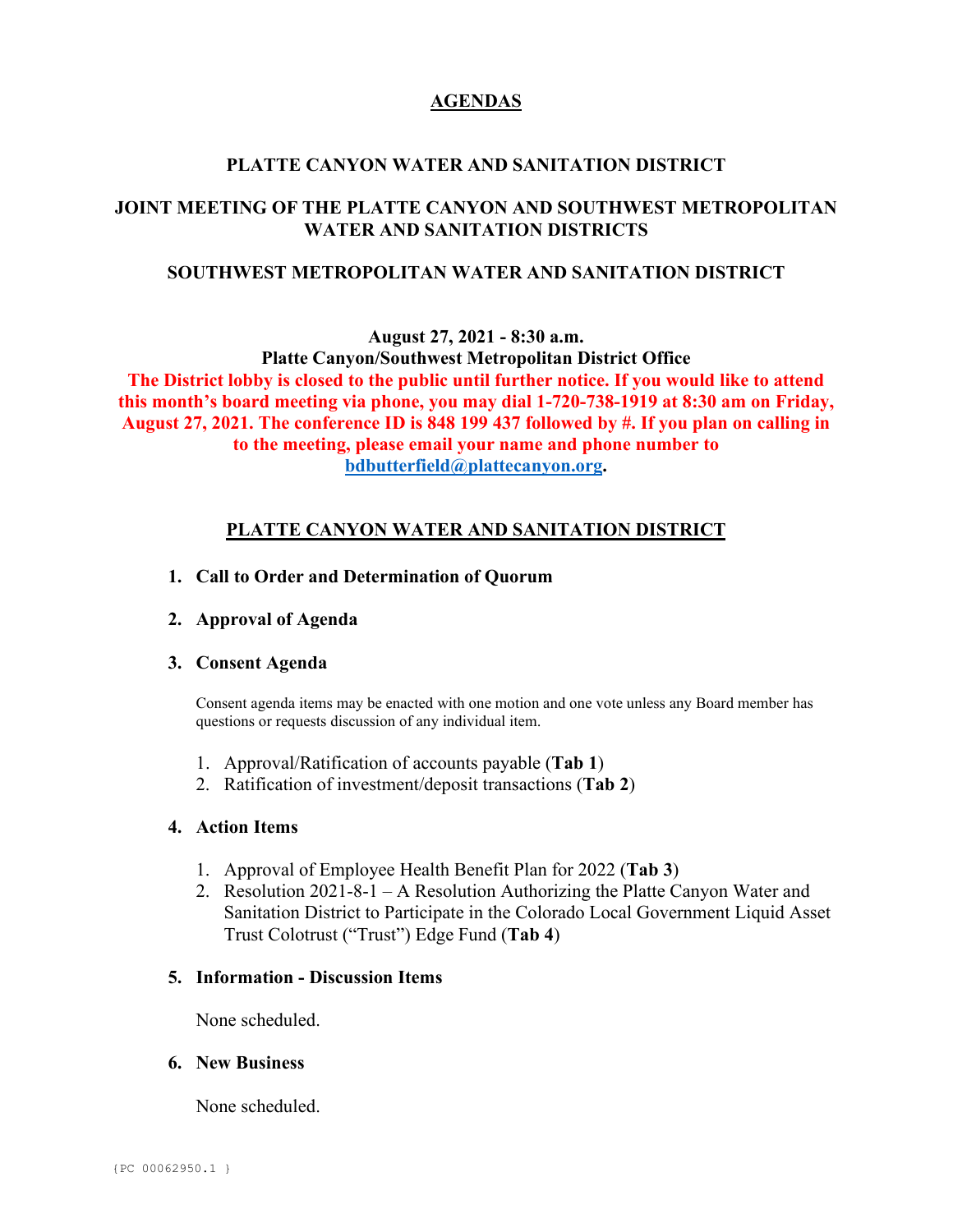## **JOINT MEETING PLATTE CANYON/SOUTHWEST METROPOLITAN**

## **1. Call to Order and Determination of Quorum**

**2. Approval of Agenda**

#### **3. Consent Agenda**

1. Approval of Minutes for the July 23, 2021 Joint Regular Meeting **(Tab 5**)

#### **4. Action Items**

None scheduled.

### **5. Information - Discussion Items**

- 1. Platte Canyon financial statements (**Tab 6**)
- 2. Southwest Metropolitan financial statements (**Tab 7**)
- 3. Platte Canyon investment/deposit report (**Tab 8**)
- 4. Southwest Metropolitan investment/deposit report (**Tab 9**)
- 5. Manager's report (**Tab 10**)
- 6. Operations report (**Tab 11**)
- 7. Construction projects report (**Tab 12**)

*(agenda continued on next page)*